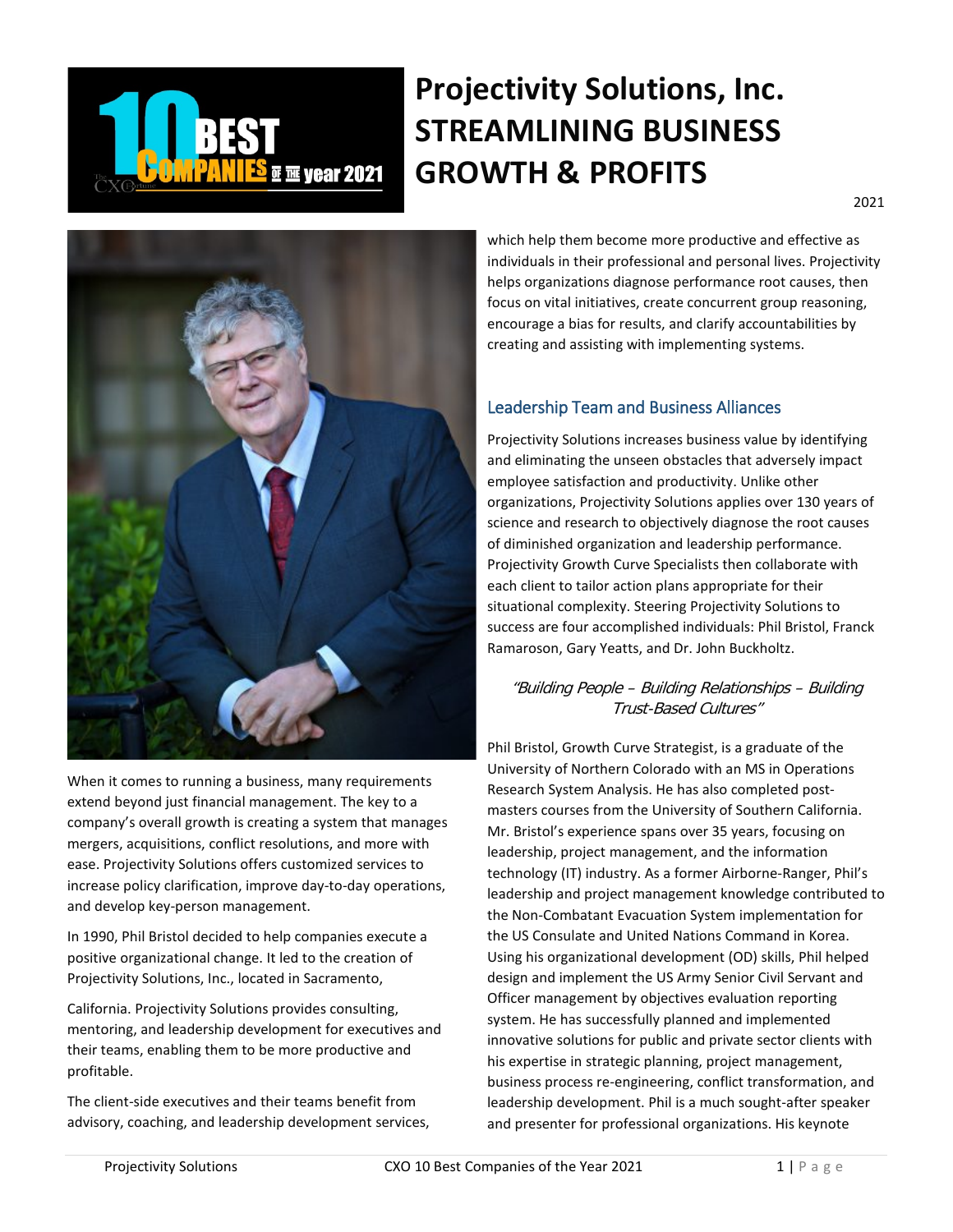presentations and workshops are highly praised by leaders nationally and internationally.

Franck Ramaroson, Growth Curve Strategist, is a French Air Force Academy graduate with more than 20 years of international business experience with an MBA from INSEAD business school. He has successfully founded two companies and is certified as a Project Management Professional (PMP), Conversational Intelligence coach, Emotional Intelligence, DISC, Motivational Driving Forces assessment instruments. In his various leadership positions, Franck finds a balance between high-level performance results and collaborator wellbeing. As a serial entrepreneur, his vision is to make sustainable well-being and peak performance available for companies and individuals to change the world for the best. Recently, Franck is coaching individuals and companies facing Volatility, Uncertainty, Complexity, and Ambiguity (VUCA) transition situations to achieve peak performance, sustainable well-being, and autonomy in maintaining that status

Dr. Buckholz, Growth Curve Strategist, is renowned internationally for his scientific expertise on Complex Foot and Leg problems. He established the first international Podiatric – Orthopedic surgical residency program with Germany and the world's first four-year foot and ankle surgical residency in Philadelphia. He was the first Podiatric surgeon to be awarded a scholarship to the Universitat Basel as recognized by the Swiss and German Associations for the operative treatment of fractures. With 14 years of research and experience in performance science, Dr. Buckholz provides unique services advancing judgment, trust, and compassion. Current initiatives include helping physician residency programs achieve a skill and knowledge balance between medical and trust-based relationships. Concurrently, John is working with physicians to reduce the behaviors which increase insurability risks.

Gary Yeatts, Growth Curve Strategist, joined Projectivity Solutions in 2010, creating a synergistic partnership with founder Phil Bristol. Gary's experience as a retired Navy Captain, business coach, lecturer, and speaker, brings 35 years of business and organizational skills, which, combined with Phil's broad business expertise, is a unique combination for success. He has successfully assisted key leaders in goal and strategy development, change management, conflict resolution, and team building. He holds a graduate degree from California State University, San Diego.

#### Business Alliances

These nine companies allow Projectivity Solutions the flexibility and agility to customize solutions for clients: Corporate Capital Direct– Identifying the best fit for funding based on each company's unique situation

FlashPoint!- Protecting CEO's time, energy, and money by uncovering critical issues root causes

MeristHemE– Coaching peak performance and sustainable well-being

Rewild Group– Infusing the key systemic elements to achieve resilience, vitality, and profitability

Scilectics Group– Eliminating subjectivity and bias from decision making

The Arbinger Institute– Creating an Outward Mindset: the foundation for true collaboration and collective success

The CreatingWE® Institute– Shifting culture through conversations."

TTI Success Insights– Optimizing the Science Human Potential

Ultimate Care Rx– Igniting compassion in all aspects of your patient care

# What makes Projectivity Solutions one of the Best Companies today

As a worldwide professional consultancy, Projectivity Solutions helps organizations focus on essential activities, create convergent team thinking, and clarify responsibilities by designing and implementing solutions to focus and achieve measurable results. The Projectivity program produces results, and that's the driving force for the company today. Projectivity Solutions' four-step critical assessment method provides a quick overview of the company's activities, strategy, and performance compared to others in the industry. The findings create a work plan with goals, tasks, and metrics. The assessment results provide insights to root causes for the implementation of customized solutions for clients.

#### Science-based Assessments

Projectivity Solutions leadership and business alliances create an 'X-Ray' series of diagnostic assessments, which forms the basis of the programs offered by the company. The X-Ray series breaks down a company into four constituent parts and evaluates each function separately. These include Business X-Ray, Relationship X-Ray, Financial X-Ray, and Mindset X-Ray. With this process, the team at Projectivity Solutions gets a birds-eye view of the operations of the client companies. Each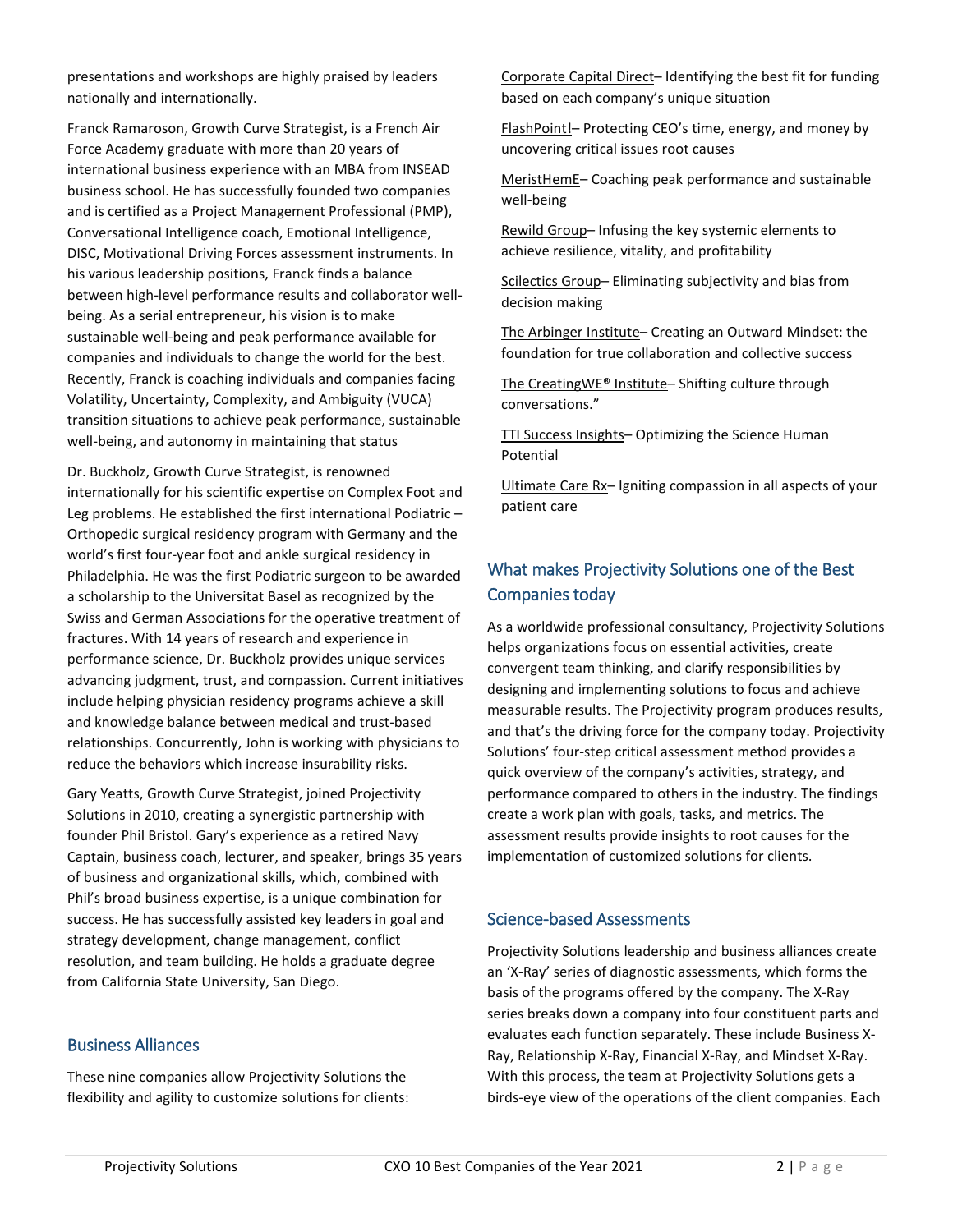X-ray involves assessments that examine the company's challenges, which help create unique solutions.

**Business X-ray**: Data shows that businesses go through seven distinct stages of development, each with its own set of criteria for progress.

**Relationship X-Ray**: The Relationship X-Ray is a collection of seven tests that look at individual and interpersonal components of behavior concerning employee productivity and relationships.

**Financial X-Ray**: The Financial X-Ray is a series of four evaluations that look at how leaders and staff understand, express, and execute critical financial activities and wellbeing.

**Mindset X-Ray**: The organization believes that everyone functions on a scale that ranges from an inner to an outward perspective. The stance of a leader on that spectrum has a significant effect on profitability, charisma, and executive action. Likewise, the Projectivity team mindset believes that collective thinking shapes an organization's culture and performance.

## Practical Implementation Options

After the diagnosis, the client identifies and creates a prioritized action plan from four foundational programs. Each program includes knowledge transfer, videos, experiential learning, hands-on activities, and progress assessments

- Exceptional Leadership Program
- Growing Collaboration: Moving from CONTROL to INFLUENCE
- Exceptional Manager Program (SPELLING)
- Working ON the business, not working IN the business: Moving from DOING to CRITICAL THINKING
- Exceptional Enterprise Program
- Moving from REACTIVE to FOCUSED discernment
- Exceptional Mindset Program
- Creating a culture: Moving from ME to WE

#### Recognitions and Contributions

Phil Bristol, the CEO, was awarded the Governor's Award in 2016. The award is to commend the CEO's contribution and the organization for supporting the Roseville Chamber of Commerce and the Roseville city leadership program. He holds numerous credentials and certifications from internationally recognized organizations and is a member of the Institute of Management Consultants.

The company also assists organizations like Make-A-Wish in the Northeastern and Central California regions and Northern Nevada – "Creating life-changing wishes for children with critical illnesses." The alliance of Projectivity Solutions with Make-A-Wish was to create an effective leadership development program.

Another charitable contribution made by the company is to The Gathering Inn, a county-wide homelessness-to-housing program. The Gathering Inn (TGI) is a multifaceted, multilocation agency serving over 185 homeless men, women, and children in Placer County through programs at four separate locations. Bristol personally provided his services as a Leadership Development Mentor and Strategic Planning. The affiliation with these charities has increased outreach to the people in need. "A hand up, not a hand out."

Bristol and his partner Yeatts, both veterans, serve the veteran community. In addition to being a coach, Yeatts is a licensed clinical social worker who provides pro bono services to combat veterans with PTSD. The services have helped combat veterans deal with the trauma they have experienced, resulting in better family relationships and career success.

## Why Projectivity Solutions

Around 98 percent of business owners have no idea what their company is worth or how to increase it. Unfortunately, most business owners overestimate their company's worth, which causes significant issues when trying to fund expansion, plan an exit, or sell.

The Projectivity team understands leadership alignment and focus are needed to discover objective business performance data, and unbiased data enables realistic plan development. Hence by design, their objective data-driven methodology considers organizational complexity, which helps the leadership team use data from the diagnostic X-Rays to discover profit, process, and people root causes that hinder results. Their proprietary assessment helps identify and name the eight hidden agents that reduce organizational performance and leadership effectiveness. A strategic evaluation provides insights and knowledge to help owners and leaders transition from working on the business to mastering the business.

Key differentiating points that set Projectivity Solutions apart from competitors.

• Tried and trusted principles that deliver results